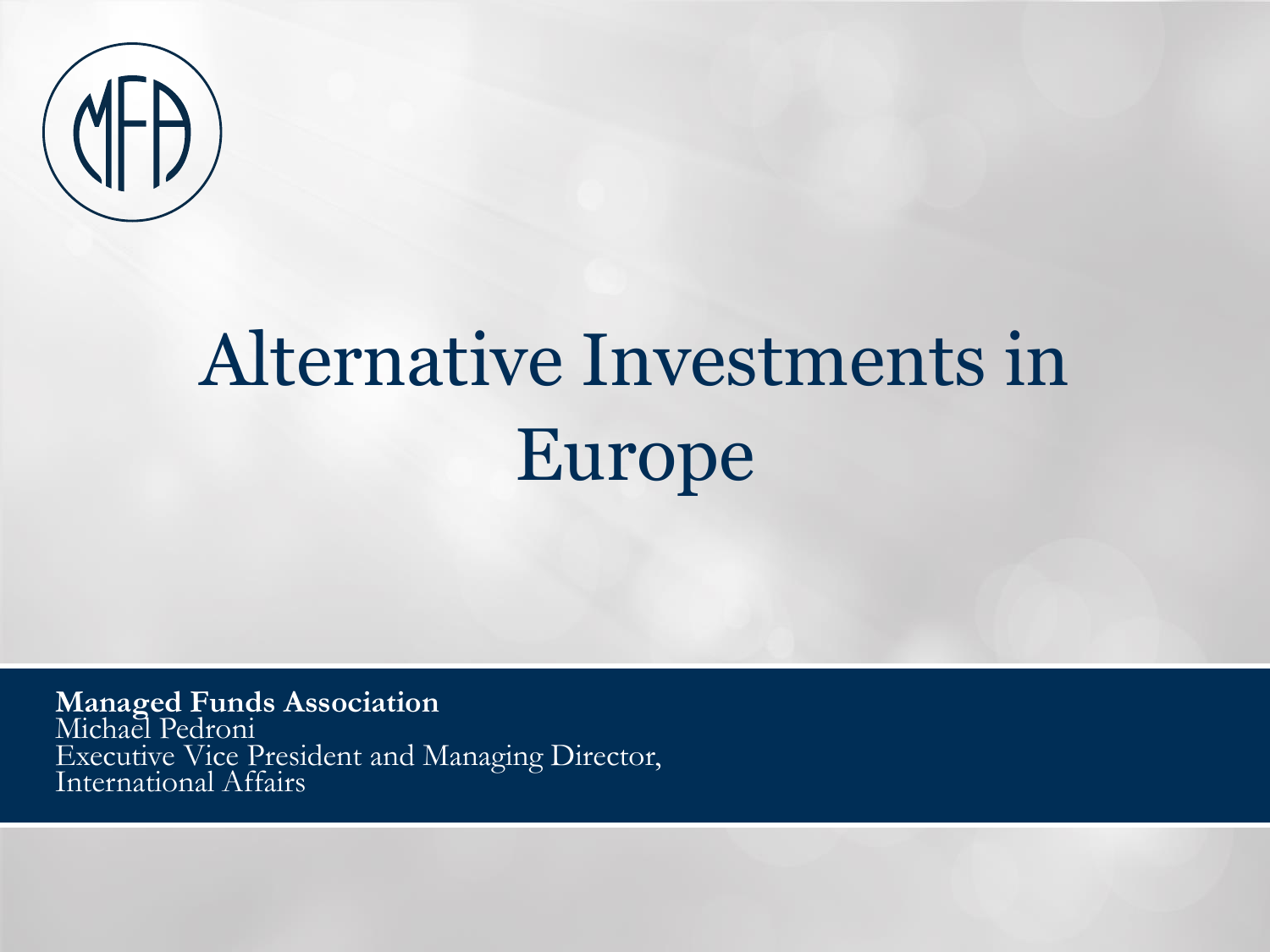

#### About MFA

- The authoritative voice of the global alternative investment industry
- **13,000** investment professionals
- MFA Fund Manager Members make up:
	- *Nine* of the *top ten* largest hedge funds
	- **<sup>60</sup>** of the **100 largest** hedge funds
- Our network includes the leading professional service providers, banks, law firms, and institutional investors in the world
- MFA is an advocacy, education, and communications organization established to enable hedge fund and managed futures firms in the alternative investment industry to participate in public policy discourse, share best practices and learn from peers, and communicate the industry's contributions to the global economy.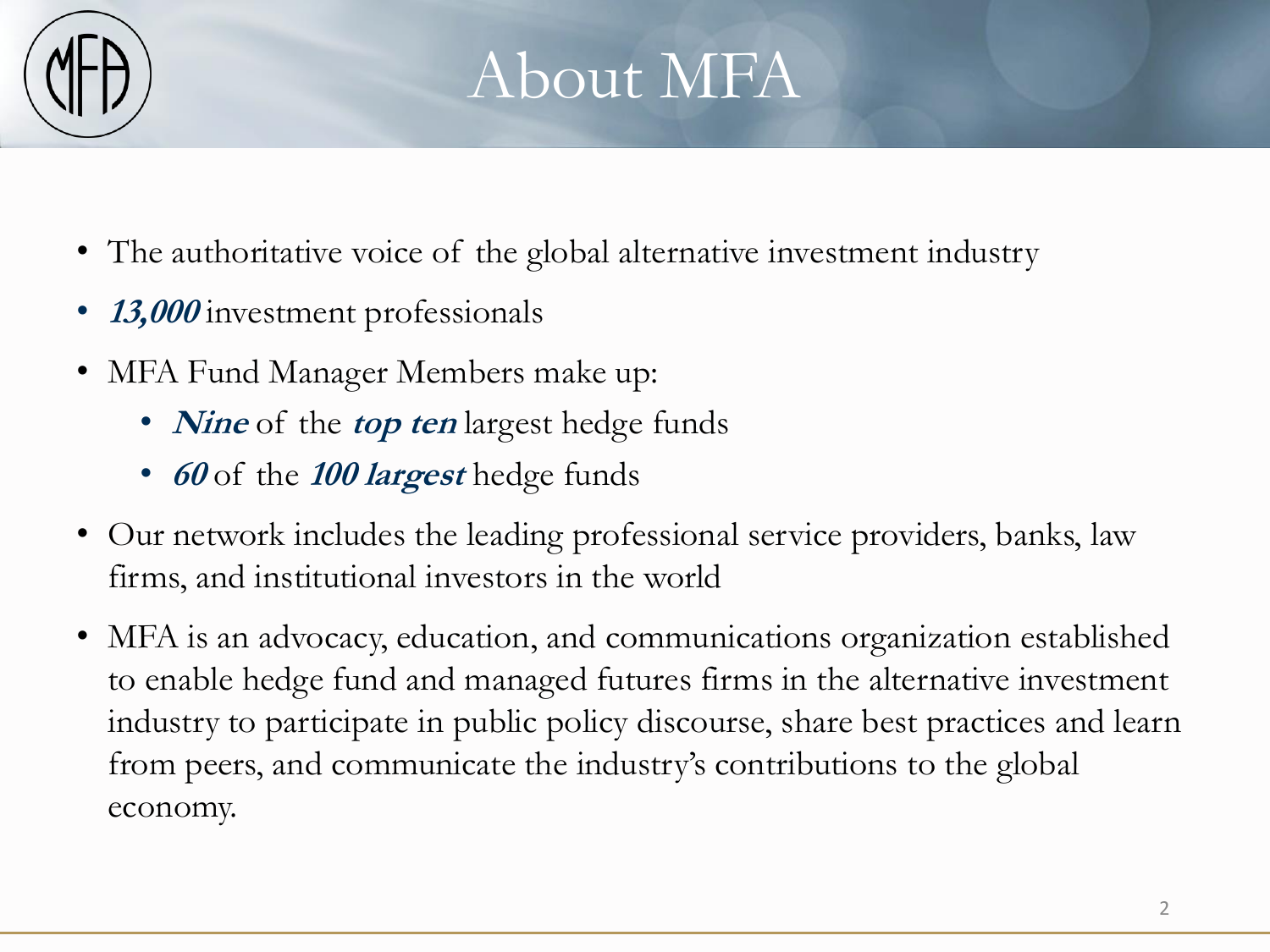

### What MFA Does

MFA is the industry's authoritative advocacy organization and premier platform for peer-to-peer networking and operational, legal, and compliance training.

**6 major global conferences** Attended by **700** unique managers and **260** large allocators **90+ thematic forums and seminars** Attended by nearly **500** unique fund managers, strategic partners, and others **US and EU Policy Advocacy 35** comment letters and **200** policymaker meetings in 2018 alone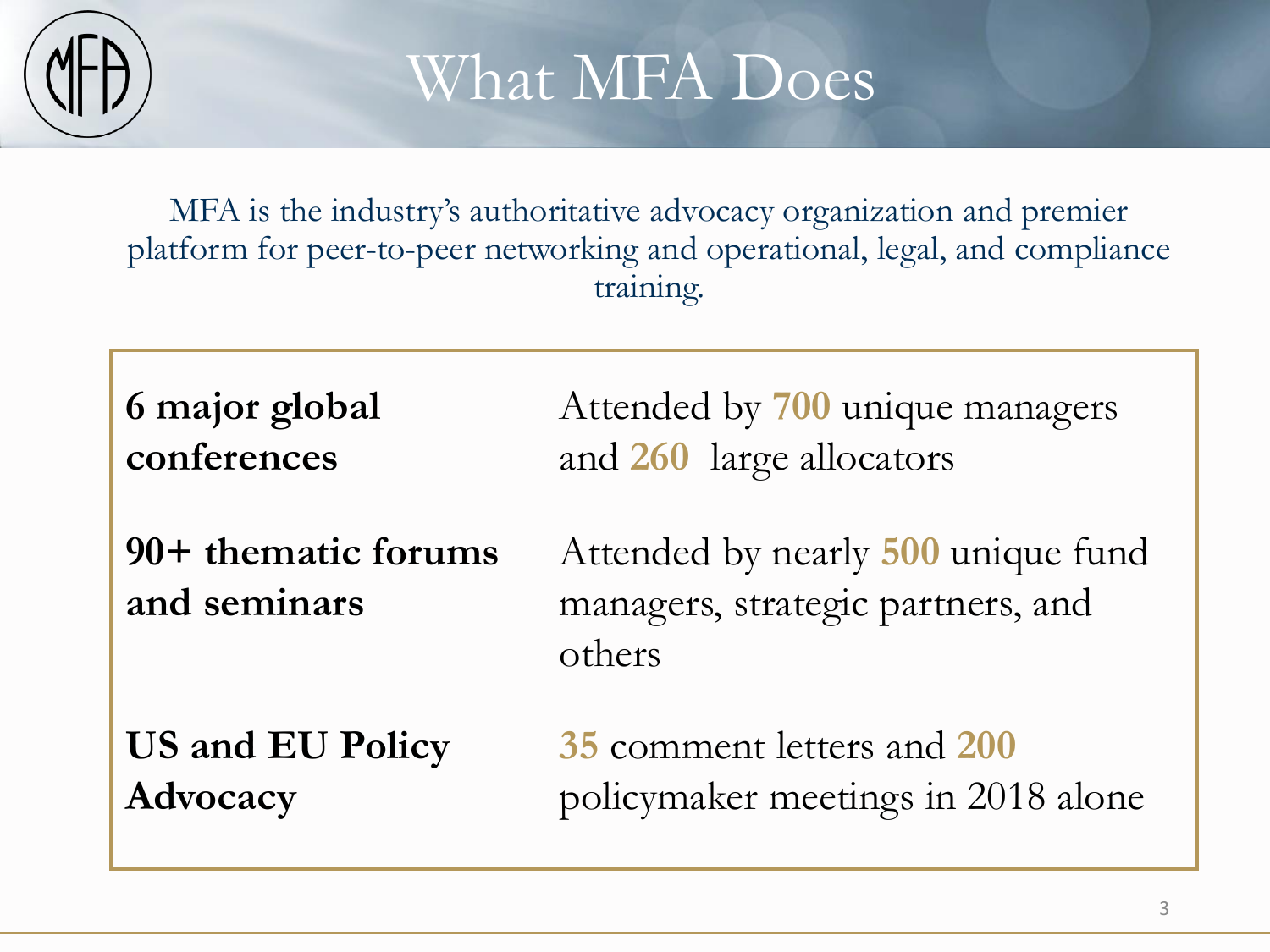## Alternative Asset Management Industry At a Glance

Hedge funds help investors manage risk and volatility in their portfolios while earning reliable, risk-adjusted returns over time.

- Hedge funds invest \$3.6 trillion in assets around the globe. Nearly 60 percent of total assets under management come from institutional investors (pension funds, life insurance, foundations, university endowments, and non-profit organizations).
- Total global asset management sector is \$99 trillion.
- **Focus on Europe:** Europe-based hedge funds manage €601 billion, slightly more than Europe-based PE firms (€507 billion). *Source: Preqin*



Source: FSB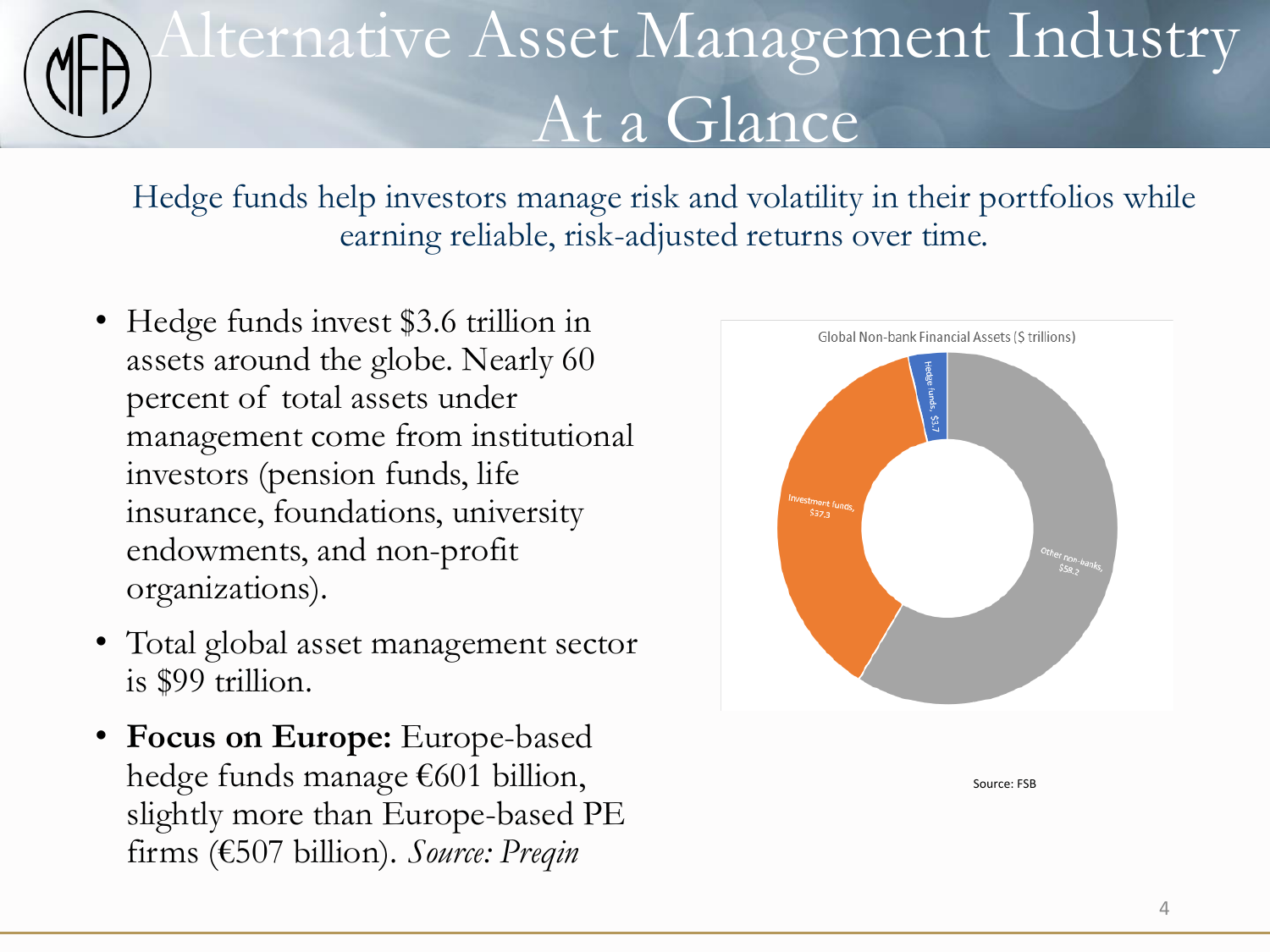

#### Firm Structures in Europe

Alternative Fund Managers are regulated in both the U.S. and the EU under a number of regulations – these managers do not receive taxpayer support or backstops.



- In Europe, managers register under AIFMD or MiFID depending on activities and structure.
- Many MFA members are U.S.-headquartered managers with a MiFID entity in the EU.